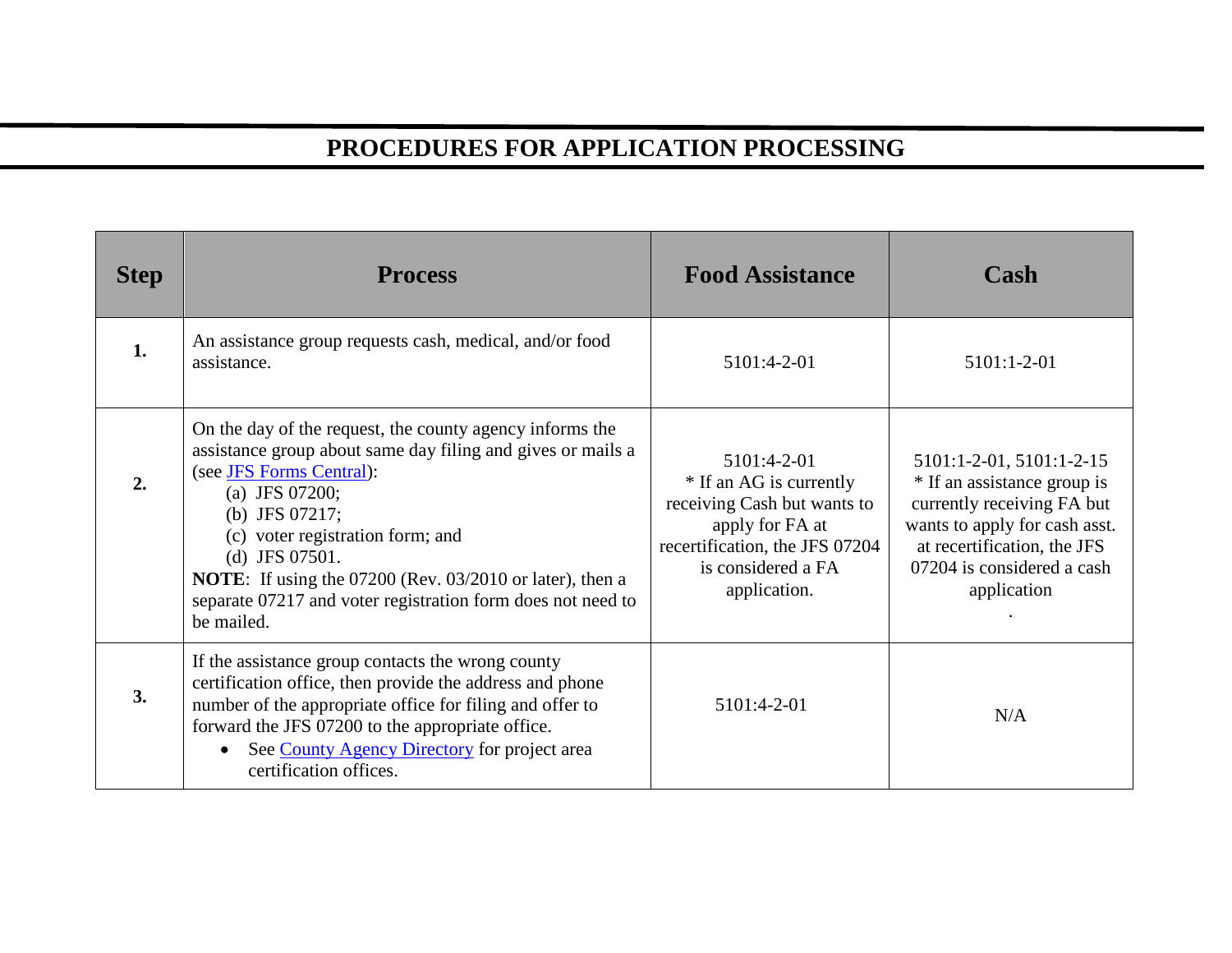| $\overline{4}$ . | The assistance group files the JFS 07200 either in person,<br>through an authorized representative, by fax, electronically,<br>or by mail.<br>To be a valid application, the JFS 07200 must<br>include a name and signature.<br>Assist the assistance group with completing the<br>application, if requested.                                                                                                                                                                                                                                   | 5101:4-2-01<br>*An address must be<br>included on the application,<br>unless the individual is<br>homeless, then the<br>application should be marked<br>accordingly. | 5101:1-2-01 |
|------------------|-------------------------------------------------------------------------------------------------------------------------------------------------------------------------------------------------------------------------------------------------------------------------------------------------------------------------------------------------------------------------------------------------------------------------------------------------------------------------------------------------------------------------------------------------|----------------------------------------------------------------------------------------------------------------------------------------------------------------------|-------------|
| 5.               | Immediately date stamp the JFS 07200 and screen for<br>expedited service.<br>Also see "Procedure for Determining Need for<br>$\bullet$<br><b>Expedited Service."</b>                                                                                                                                                                                                                                                                                                                                                                            | 5101:4-2-01<br>5101:4-6-09                                                                                                                                           | 5101:1-2-01 |
| 6.               | Screen all applicants and new household members for an<br>Intentional Program Violation (IPV) immediately upon<br>receipt of application via the electronic disqualified<br>recipient system (eDRS), which is CRIS-E screen DEDRS.<br>The disqualification of an individual for an IPV in one<br>county or state is valid in another county or state. If there is<br>an eDRS match, the originating state must be contacted and<br>allowed twenty days to provide verification of the<br>disqualification.<br>See Family Assistance Letter #121 | 5101:4-2-7                                                                                                                                                           | N/A         |
| 7.               | Complete an interactive interview the same day or schedule<br>one as soon as possible to ensure that the assistance group<br>receives an opportunity to participate within 30 days after                                                                                                                                                                                                                                                                                                                                                        | 5101:4-2-01<br>5101:4-2-07<br>5101:4-2-11                                                                                                                            | 5101:1-2-01 |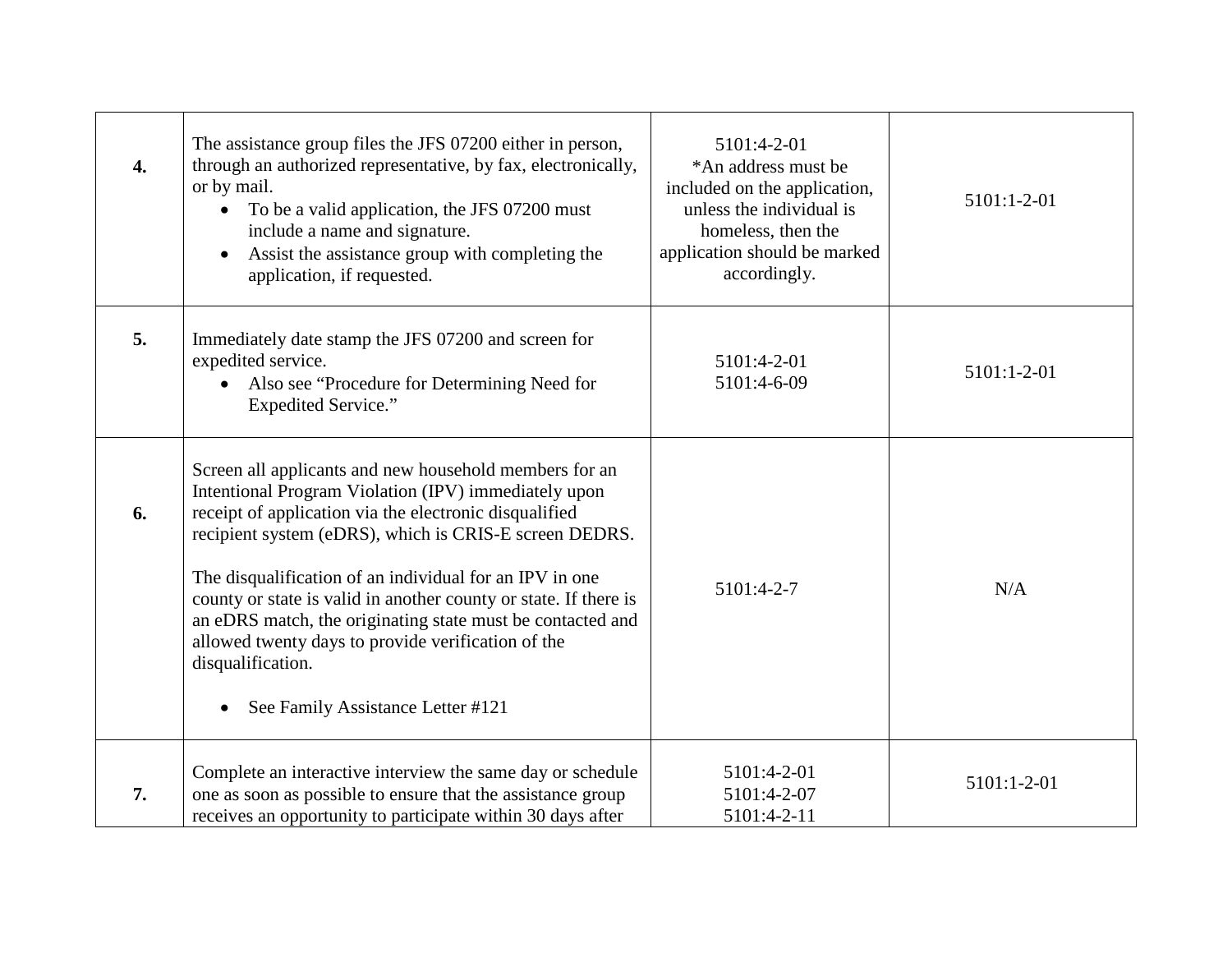|    | the valid application is filed.<br><b>NOTE:</b> If the assistance group requests a face-to-face<br>interview, then the county agency shall schedule one.                                                           |                                                                                                                                                                   |                                                                                                                                                                                                                                        |
|----|--------------------------------------------------------------------------------------------------------------------------------------------------------------------------------------------------------------------|-------------------------------------------------------------------------------------------------------------------------------------------------------------------|----------------------------------------------------------------------------------------------------------------------------------------------------------------------------------------------------------------------------------------|
| 8. | The interview may be conducted with any responsible adult<br>member of the assistance group or an authorized<br>representative.<br>JFS 01846 shall be completed if CRIS-E is down or<br>a home visit is necessary. | 5101:4-2-07<br>*If the assistance group<br>misses the appointment, then<br>go to step 9. If the assistance<br>group keeps the appointment,<br>then go to step 10. | $5101:1-2-01$                                                                                                                                                                                                                          |
| 9. | If the assistance group misses first scheduled interactive<br>interview appointment.                                                                                                                               | 5101:4-2-07<br>Mail a JFS 04218 "Notice of<br>Missed Interview" (NOMI),<br>or the CRIS-E equivalent.                                                              | 5101:1-2-01<br>Deny the application.<br>There is no 30-day application<br>pending requirement for cash<br>assistance programs. The<br>OWF application can be<br>denied as early as the date of<br>the missed interview<br>appointment. |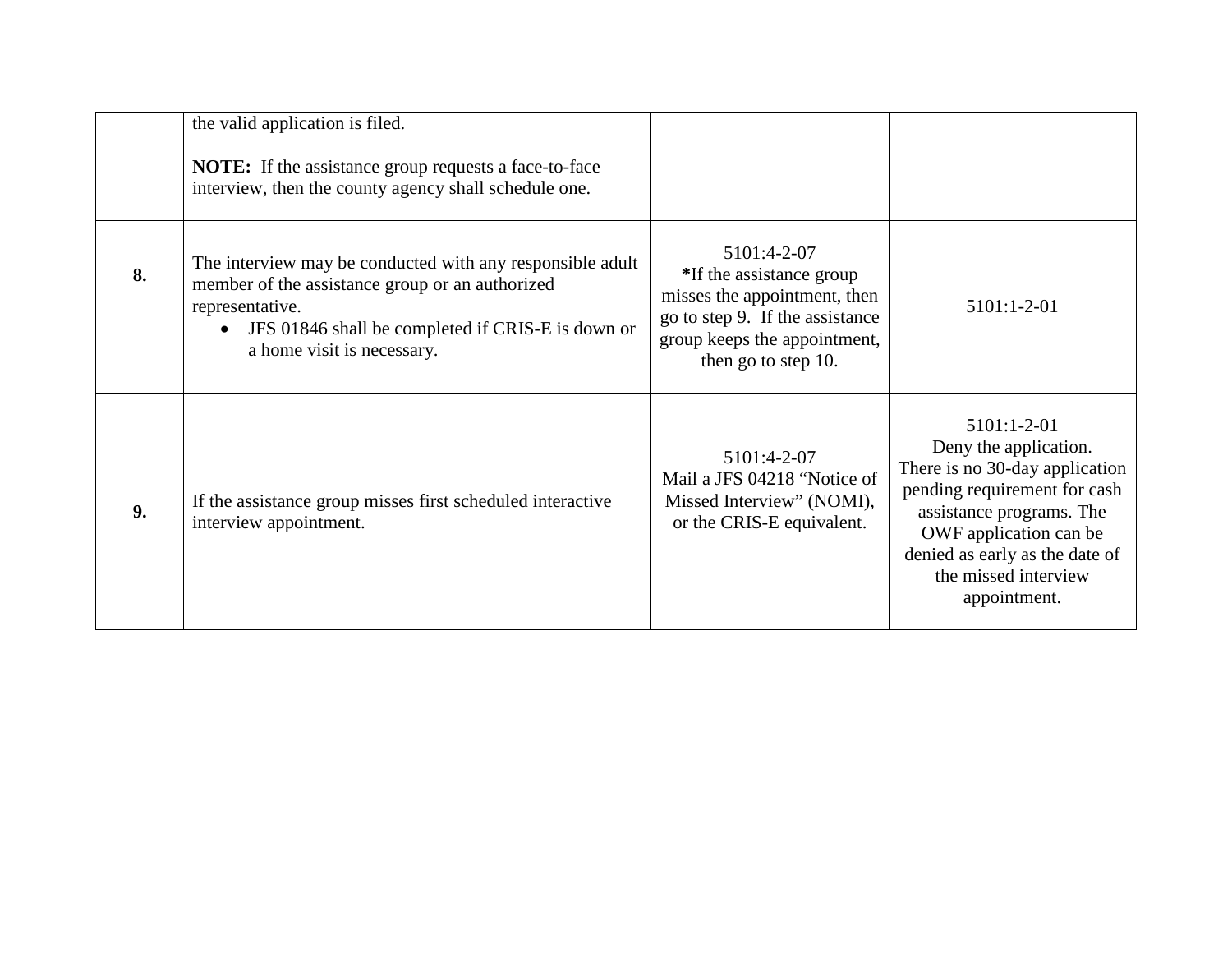| <b>9a.</b> | If the assistance group does not contact the county agency,<br>then deny the assistance group on the $30th$ day after the<br>application was first filed.                                                                                                                                                                     | 5101:4-2-07                                                                                                                                                  | N/A |
|------------|-------------------------------------------------------------------------------------------------------------------------------------------------------------------------------------------------------------------------------------------------------------------------------------------------------------------------------|--------------------------------------------------------------------------------------------------------------------------------------------------------------|-----|
| 9b.        | If the assistance group contacts the agency to reschedule a<br>second interview after missing the first appointment but<br>before the 30th day following the application date, then<br>schedule a second interactive interview prior to the 30th<br>day, if possible.                                                         | 5101:4-2-07<br><b>NOTE:</b> Delays caused by<br>the agency may require<br>extensions beyond 30 days<br>(see rule 5101:4-5-07 of the<br>Administrative Code). | N/A |
| 10.        | If the assistance group misses the second appointment, then<br>deny the application on the 30th day after the application<br>was filed.                                                                                                                                                                                       | 5101:4-5-07                                                                                                                                                  | N/A |
| 10a.       | If a third interview is requested, then schedule as soon as<br>possible but before 60 days after the application was first<br>filed.<br>See Procedure for Cases Involving Delays.<br>$\bullet$<br><b>NOTE:</b> The assistance group who caused the delay in<br>application processing loses eligibility for the initial month | 5101:4-5-07                                                                                                                                                  | N/A |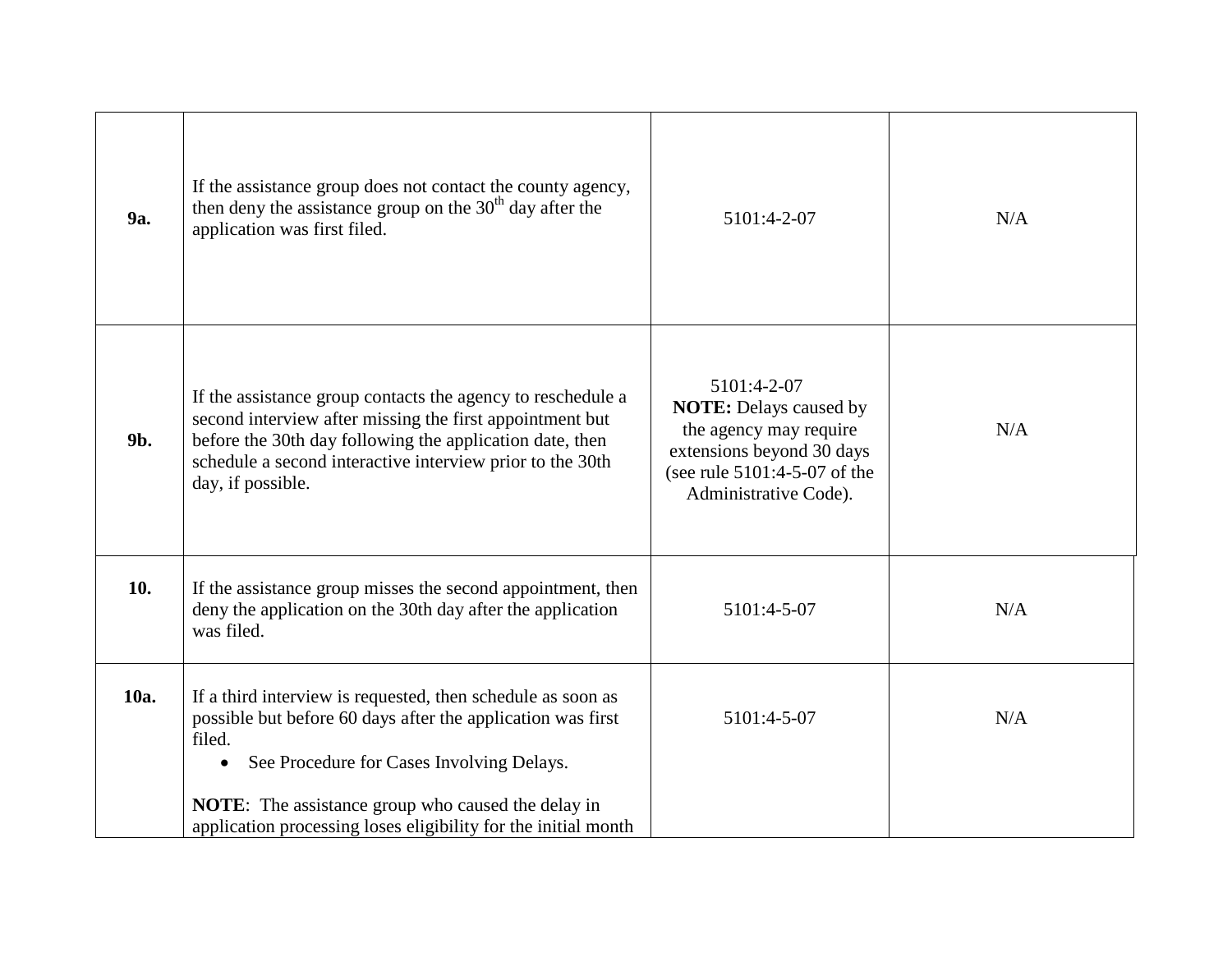|      | of application.                                                                                                                                                                                                                                                                                                                             |             |                                |
|------|---------------------------------------------------------------------------------------------------------------------------------------------------------------------------------------------------------------------------------------------------------------------------------------------------------------------------------------------|-------------|--------------------------------|
| 11.  | Advise the assistance group of its rights and<br>responsibilities.                                                                                                                                                                                                                                                                          | 5101:4-2-07 | 5101:1-2-01                    |
| 12.  | Review the information from the interview with the<br>assistance group, including information provided by the<br>assistance group and information provided to the assistance<br>group involving fraud, etc.<br>Attempt to resolve any unclear or questionable<br>$\bullet$<br>information.                                                  | 5101:4-2-07 | 5101:1-2-01                    |
| 13.  | Inform the assistance group if additional verification is<br>needed and offer to help secure it if the assistance group<br>indicates a need for help.<br>Give the assistance group a JFS 07105<br>"Application/Reapplication Verification Request<br>Checklist" while allowing at least ten days to<br>provide the requested verifications. | 5101:4-2-09 | $5101:1-2-01$<br>$5101:1-2-20$ |
| 14.  | Explain failure to provide necessary<br>information/verification shall result in the denial of the<br>application                                                                                                                                                                                                                           | 5101:4-2-09 | 5101:1-2-01                    |
| 14a. | Explain failure to report or verify rent or mortgage<br>payments, utility and/or other shelter costs, medical<br>expenses, dependent care expenses, and legally-obligated<br>child support paid to a non-household member will result in                                                                                                    | 5101:4-4-23 | N/A                            |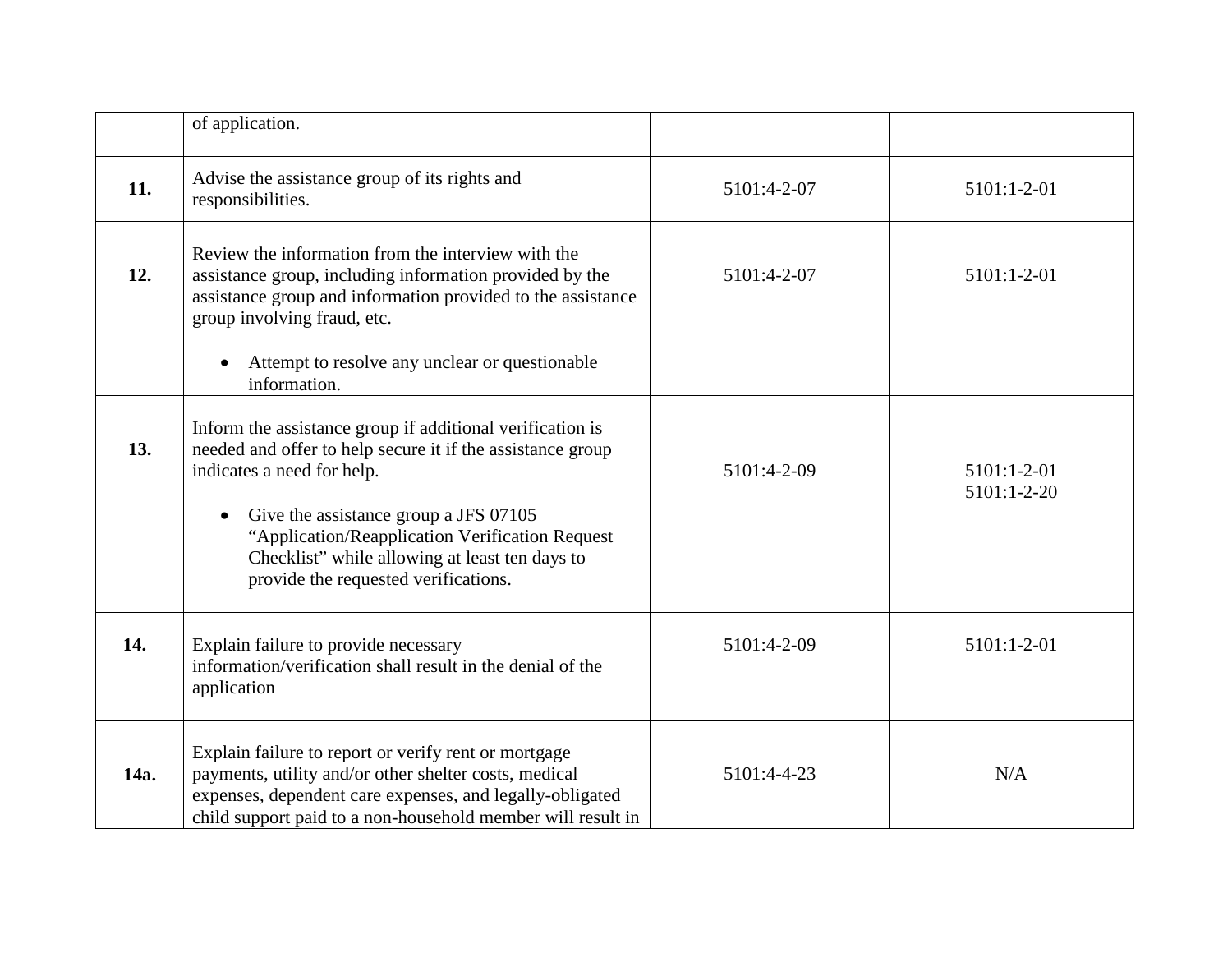|     | a benefit level determination without using a deduction for<br>the unverified expense.                                                                                                                                                                                                                                                                                                                                                                                                                    |                                             |                                |
|-----|-----------------------------------------------------------------------------------------------------------------------------------------------------------------------------------------------------------------------------------------------------------------------------------------------------------------------------------------------------------------------------------------------------------------------------------------------------------------------------------------------------------|---------------------------------------------|--------------------------------|
| 15. | Determine if any assistance group member is required to be<br>work registered for the Food Assistance Employment and<br>Training Program (FAET) or is an able-bodied adult<br>without dependents (ABAWD).                                                                                                                                                                                                                                                                                                 | 5101:4-3-11<br>5101:4-3-11.2<br>5101:4-3-20 | N/A                            |
| 16. | Inform the work eligible individual(s), minor head of<br>household and adult member(s) of the OWF assistance<br>group the requirement to be appraised, assessed and enter<br>into a written self-sufficiency contract prior to the<br>authorization of benefits. Failure to do so results in denial<br>of benefits.<br><b>NOTE:</b> A county may choose to require the work eligible<br>individual to complete a job search and job readiness<br>applicant assignment prior to authorization of benefits. | N/A                                         | $5101:1-2-01$<br>$5101:1-3-11$ |
| 17. | If an assistance group member appears to have, or alleges to<br>have a physical or mental condition which may limit the<br>member's ability to work, gather medical documentation<br>and refer the case to the disability determination area<br>(DDA).                                                                                                                                                                                                                                                    | N/A                                         | $5101:1-5-20$                  |